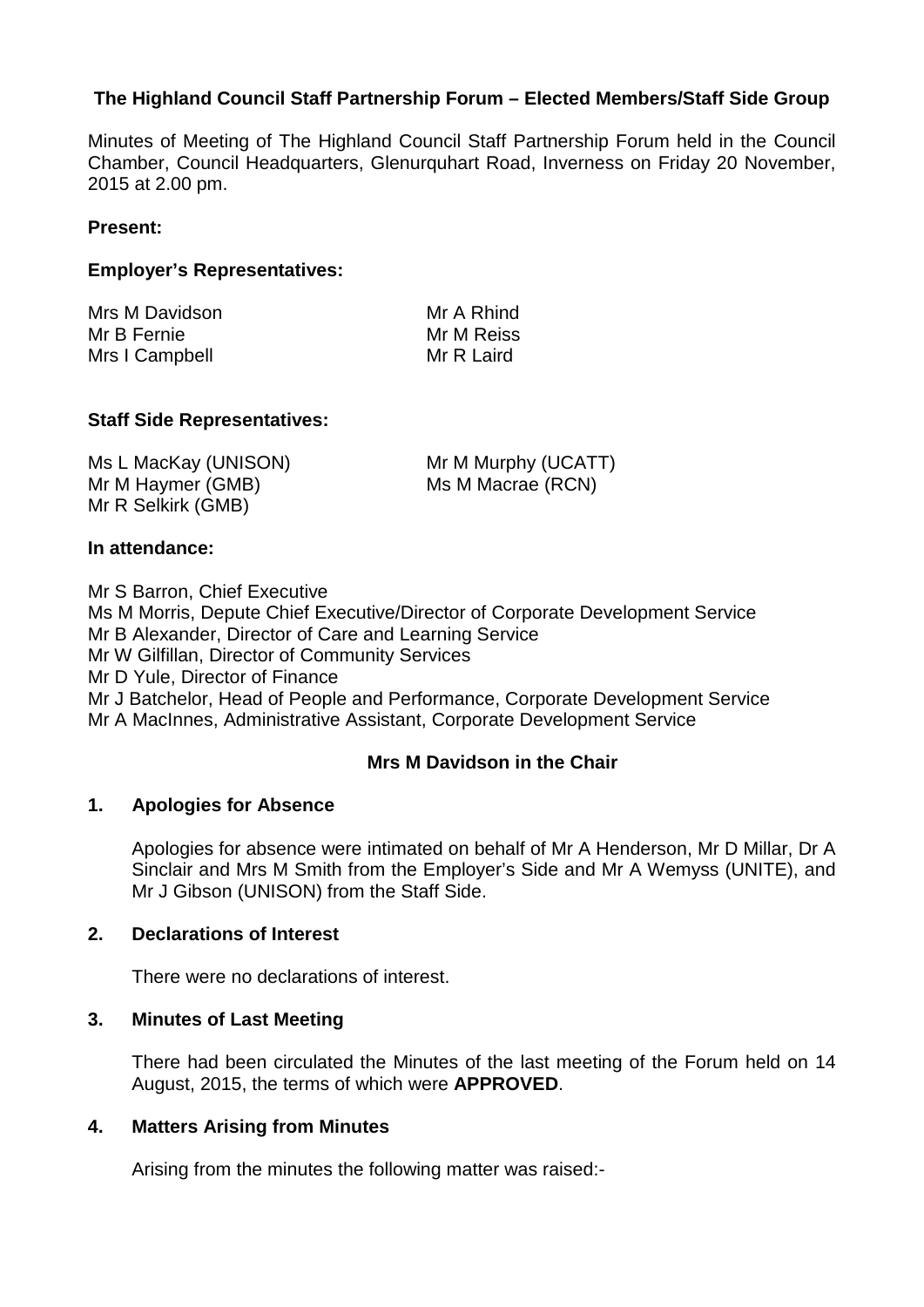Contracts and Procurement – it was noted that there was draft legislation which would make it a requirement for all Employers to pay the National Living Wage from April, 2016.

## **5. Budget Update**

The Staff Partnership Forum were advised on the briefing process for the current budget process and thereafter, the Director of Finance provided a verbal update on the current budget position for the Council. Reference was made to the forecast budget deficit over the next three financial years and the uncertainty around the level of grant cut. The focus was to get a balanced budget position for 2016/17 as this was the most challenging year. All Services had submitted savings proposals and the Forum were provided with a range of savings proposals currently being considered. Once the Staff Side had an opportunity to consider the budget proposals, it was intended that a further meeting would be arranged in order for them to provide comments and discuss the proposals further.

A point was made that when looking at the effects of savings proposals on staff, this was normally done on the basis of numbers of Full time equivalent (FTE) staff affected. Given the significant numbers of part-time employees in the Council, it was requested that an analysis be carried out on the number of 'individuals' affected by Services savings proposals, in addition to the numbers of FTE employees affected.

The Staff Partnership Forum **NOTED** the budget position and that a further meeting would be arranged to discuss the budget proposals.

### **6. Conditions of Service**

There was tabled Report No/18/15 by the Head of People and Performance on possible options for savings for employee conditions of service.

The report advised that employees' terms and conditions of service were governed by a combination of national and local conditions of service which had been established by national and local collective agreements with the relevant trade unions. Any changes or modifications to conditions of service would need to be negotiated and agreed locally with the trade unions.

The report detailed possible savings across all conditions of service for consideration. The Staff Side advised that while they could discuss the proposals with the Employer's Side, any final proposals would require trade union members to be balloted. A point was also made that given that some of the proposals were covered by national terms and conditions, the Staff Side considered that there was no room for local negotiation.

The Staff Side were invited to consider the possible changes to employees conditions of service, which would be discussed further at the next meeting.

Thereafter, the Staff Partnership Forum **NOTED** the report and the Staff Side's views on it.